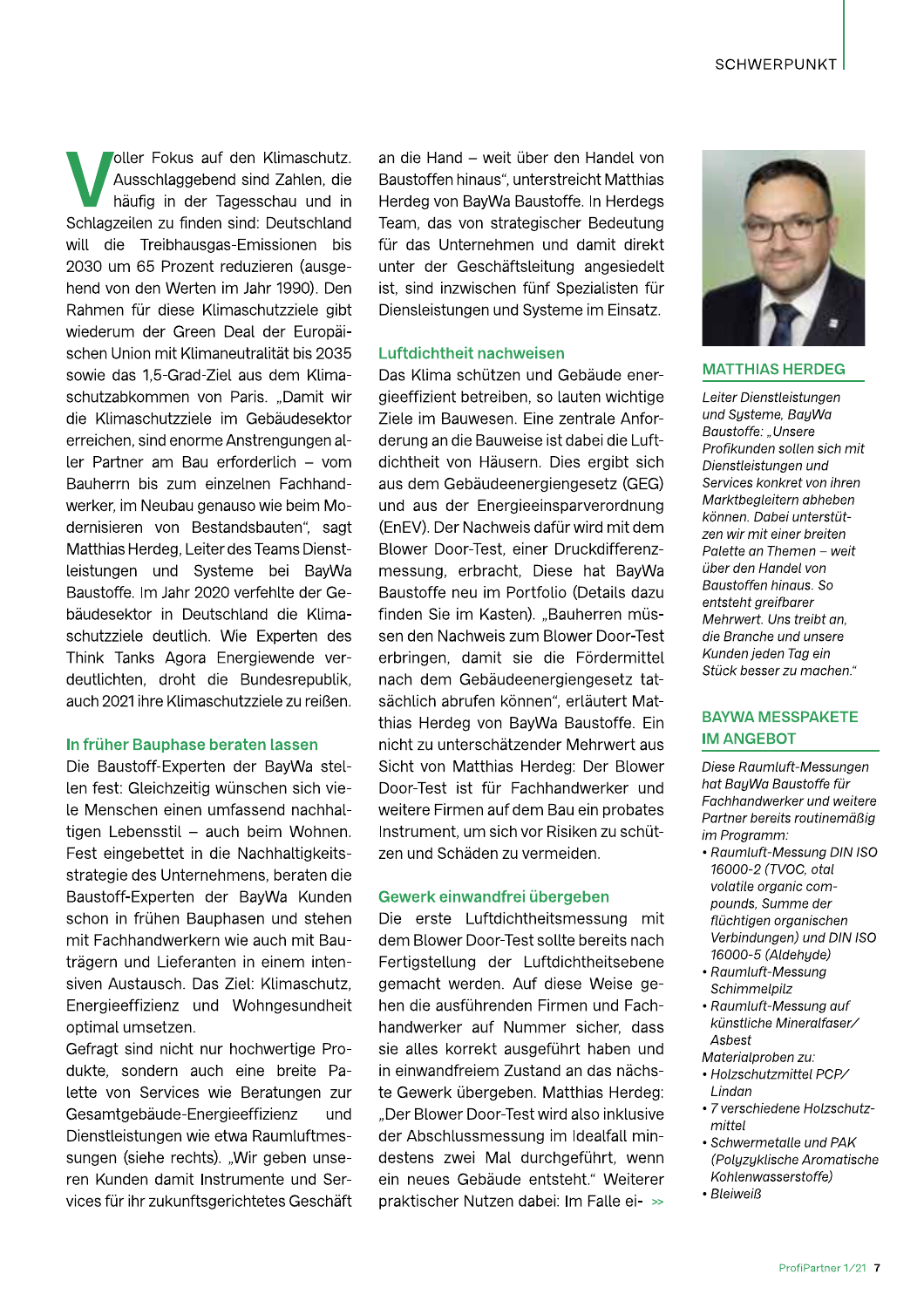### **SCHWERPUNKT**





Blower Door-Test: Eine hochpräzise Sensorik sorgt beim Messgerät Wöhler BC 600 Blower dafür, dass die geforderte Genauigkeit der Messung eingehalten wird.

nes Mangels helfen die Ergebnisse des Blower Door-Tests bei der Ursachenforschung. Die Methode kann zudem bei der Leckage-Ortung helfen und als Grundlage dienen, um direkt im Gewerk nachzubessern. "Der Test prüft die Qualität des Gebäudes von Anfang an, sichert somit Investitionen und Fördermittel und trägt zur Rechtssicherheit der beteiligten Unternehmen bei", sagt Matthias Herdeg.

## Fördermittelservice fürs Gewerbe

Stichwort staatliches Engagement für Klimaschutz und Energieeffizienz von Gebäuden: Die Fachleute des Fördermittelservice von BayWa Baustoffe wickelten im Jahr 2020 zusammen mit Gewerbekunden rund 240 Anträge für deren Auftraggeber und Kunden ab. Die förderfähige Summe lag bei sieben Millionen Euro. Für das laufende Jahr gehen die Experten bei BayWa Baustoffe in etwa vom doppelten Umfang aus, waren doch bis einschließlich September bereits 320 Fördermittelanträge gemeinsam mit Gewerbekunden über die Bühne gebracht. Matthias Herdeg betont: "Uns ist wichtig, dass wir unsere Partner im Bauwesen und Fachhandwerk mit sämtlichen Tests und Zertifizierungen unterstützen können, die aktuell gefragt sind. So haben unsere Profikunden einen echten Mehrwert gegenüber Ihren Marktbegleitern. Wir als Team tragen aktiv dazu bei, die Branche und unsere Kunden jeden Tag ein Stück besser zu machen."

### Radonmessungen im Keller

So arbeitet die BayWa etwa mit unabhängigen Laboren und externen Zertifizierungsstellen zusammen, die die von den BayWa Experten gezogegen Proben